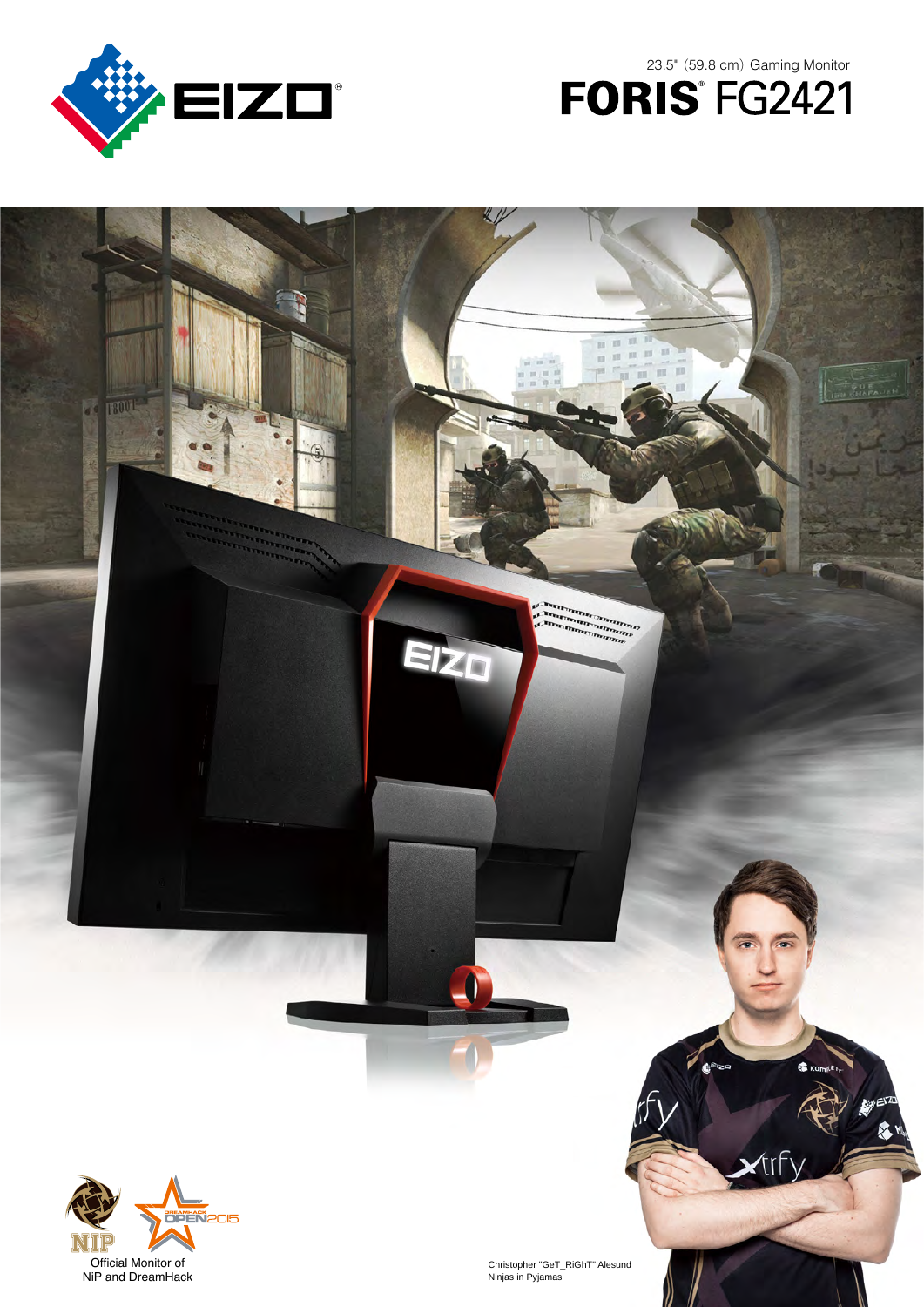# **Quick Scoping with Extremely Low Input Lag**

# **Ultra-Smooth Gaming with Turbo 240**

## **Download Pro Gamers' Color Presets**







Keyboard or programmable mouse key combinations



Experience fluid gameplay free from motion blur with the gaming industry's first 240 Hz monitor. EIZO's Turbo 240 converts 120 Hz input signals to 240 Hz for a refresh rate double that of conventional gaming monitors so you can enjoy the smoothest motion display yet for first-person shooter, racing, and other fast-action genres.



Input lag, or the time it takes for commands from a keyboard, mouse, or controller to appear on the screen, can be the difference between hitting your target and missing it. EIZO developed its own integrated circuit to ensure your commands appear onscreen without delay.



Other Monitors with input lag extending the state of the FORIS FG2421









**STATISTICS** 





Play like the pros with gaming presets from pro gamers such as Counter-Strike player Christopher "Get\_ Right" Alesund and Dota 2 player Adrian "Era" Kryeziu. Use the software, G-Ignition, to download these and other presets from [gaming.eizo.com](http://gaming.eizo.com/) or to export your own presets.

# **Always on Target**